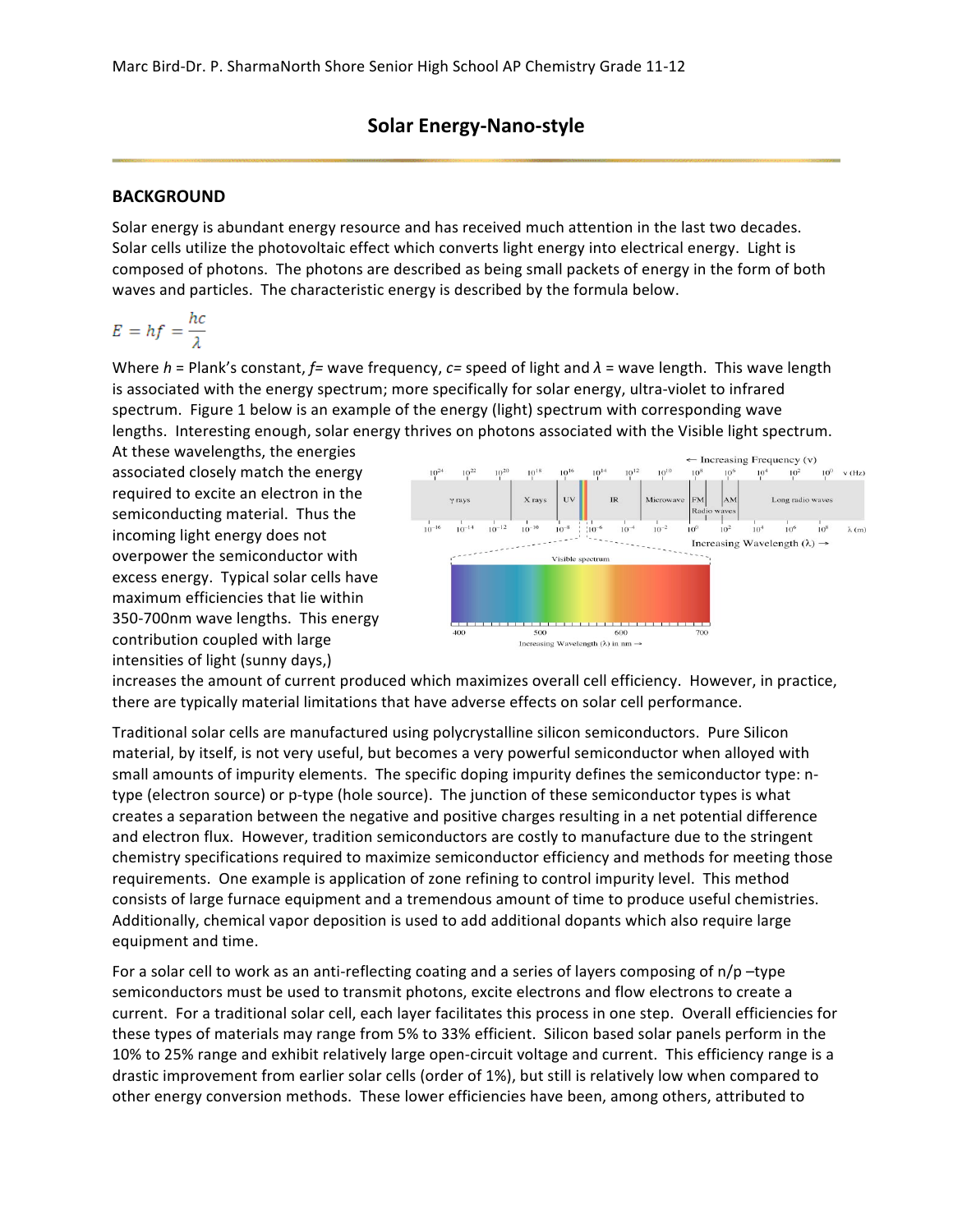reflective losses and narrow wave length operation range. Certainly improvements in material properties could improve these losses and boost efficiency.

In the past decade research has been conducted on a different solar cell that divides the photon absorption and charge separation processes into two steps. These cells are based on a combination of photovoltaic effect physics and electrochemistry; more commonly known as photoelectrochemical solar cells. These cells incorporate nanostructured semiconductor layer with a light absorbing dye sensitizer and a regenerating iodide/triiodide electrolyte. Currently, dye sensitized solar cells approach efficiencies of 11% and produce equivalent open circuit voltage and current to traditional silicon solar cells, at a fraction of the cost. So why all of a sudden does one want to use nanostructured materials?

Nanomaterials offer a unique combination of properties that traditional "micro" materials do not. Because the bulk scale is closer to the atomic size scale, new physics apply to all optical, mechanical, electrical, chemical and thermal properties. In the case of photoelectrochemical cells, the volume to surface area ratio is far smaller than conventional materials yielding enhanced light absorption and electron transfer than similar micromaterials. These changes are directly associated with the increase in surface area per volume, but also due to more particles present in a given volume. Another advantage is more economical method for synthesizing nanoparticles and suspensions. A series of solvents and evaporation steps are typically used to synthesize nanoparticles and ultimately create a suspension. Eventually these suspensions can be sintered by methods consistent with tape casting. In the end, process time and equipment needs are reduced.

Photoelectrochemical solar cell efficiency relies on three main components: light absorbing die sensitizer, electron transfer and electron regeneration. As the name suggests, light absorbing dye sensitizer absorbs photons to excite electrons and create holes. The electrons are excited and transferred into the conduction band of the nanoparticle semiconductor. Electron transfer to and through the nanoparticle semiconductor is near 100% efficient thus boosting the overall cell efficiency. Electrons are transferred through a conductive path to a counter electrode. Oxidation of iodide to triiodide takes place at the photosensitized nanoparticle film/dye sensitizer interface supplying the necessary electrons to newly created (positive charge) holes. Electron flow to a counter electrode (metal or carbon) supplies the necessary electrons to reduce the triiodide to iodide. This cycle is regenerative and important to the cell efficiency.

To achieve a high efficiency the following must be met. First: light absorbing dye must produce excited electrons and holes over a wide light spectrum. Meaning, the cell is using the majority of light energy supplied by source thus boosting current. Secondly, the nanoparticle layer needs to maximize the dye/semiconductor surface area to achieve near 100% electron transfer. Third, the oxidation and reduction electrolyte reaction rates proceed at a rate equal to or greater than electron excitation. A rate less than electron excitation rate will result in an oversupply of electrons and holes to the cell causing recombination to occur decreasing current.

Within each of these topics there are numerous ideas and innovations to improving these types of cells. In order to run we must walk and by that I am challenging you to build your own photoelectrochemical solar cell. While building your cell, make sure to follow all instructions and complete the attached handouts. Good luck and may the light be with you!!!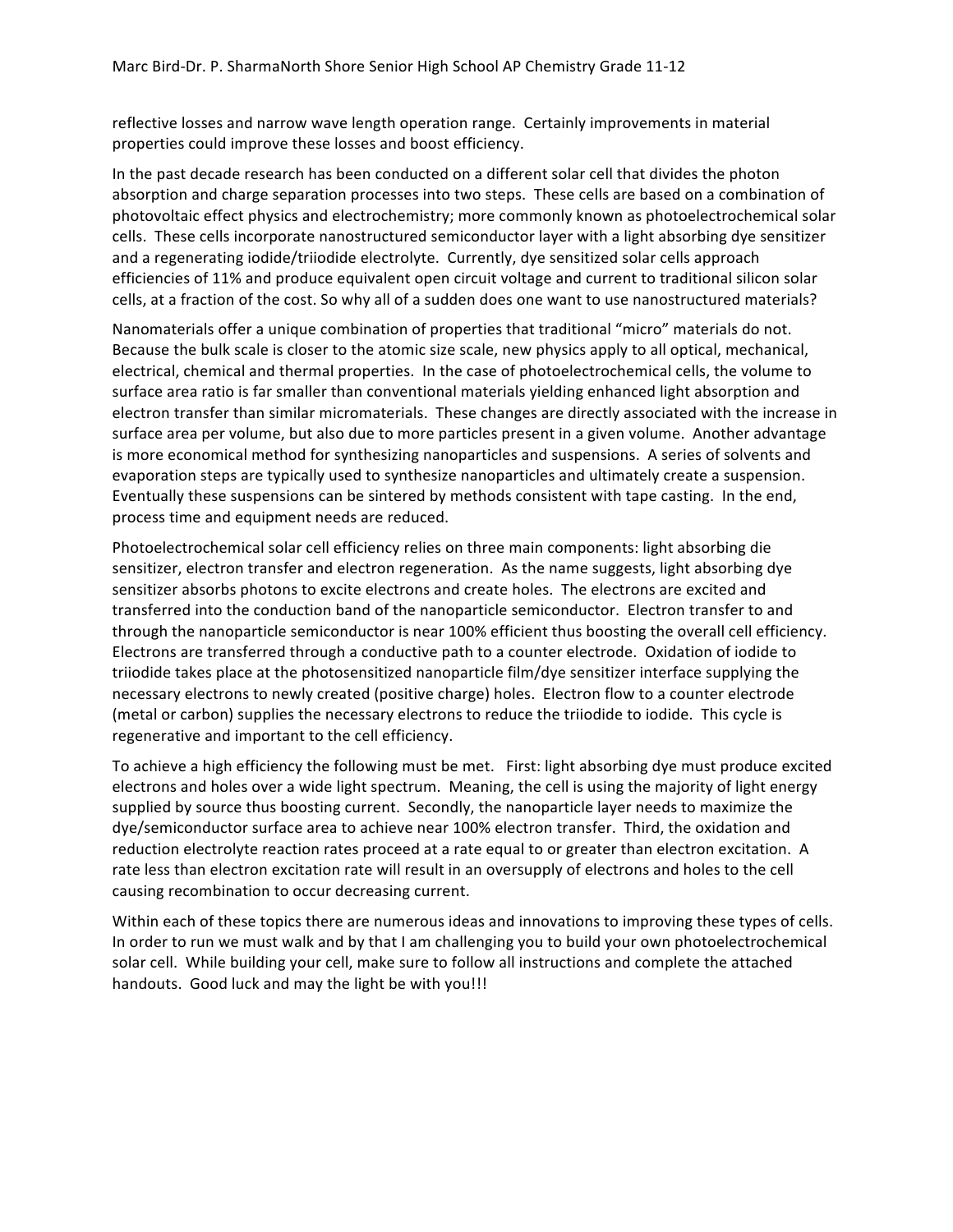### **MATERIALS**

- 1) 2 Fluorine doped tin oxide glass slides (F-SnO<sub>2</sub>)
- 2)  $0.127g$  Iodine (I<sub>2</sub>)
- 3) 0.83g Potassium Iodine (KI)
- 4) 10 ml ethylene glycol
- 5) Dish Washing detergent (surfactant)
- 6) Colloidal Titanium Dioxide Powder (TiO<sub>2</sub>)
	- a. 2ml 2,4-Pentanedione  $(C_5H_8O_2)$
	- b. 100ml Anhydrous Isopropanol
	- c. 6.04ml Titanium Isopropoxide (Ti $[(CH<sub>3</sub>)<sub>2</sub>CHO]<sub>4</sub>$ )
	- d. 2.88ml Distilled Water
- 7) Nitric or Acetic acid
- 8) Blackberries, raspberries
- 9) 2ml de-ionized water
- 10) Ethanol
- 11) Filter paper
- 12) Masking Tape
- 13) Tweezers
- 14) Binder Clips
- 15) Multimeter
- 16) Glassware (beakers, stirring rods etc.)
- 17) Mortar/Pestle
- 18) Hot Air Gun
- 19) Bunsen Burner
- 20) Tissue Paper
- 21) Alligator clips with connecting wires
- 22) 1 LED
- 23) 1 Incandescent light bulb/lamp
- 24) Fluorescent lighting
- 25) 1 Sunny Day

### **PROCEDURE**

### *Nanotitanium)dioxide)suspension*

- 1) Measure out 6 grams of titanium dioxide.
- 2) Add 9ml of nitric or acetic acid to titanium dioxide in a mortar and pestle.
- 3) Grind for 30 minutes to create a lump free paste.
- 4) Add 1 drop of dish washing detergent (surfactant).
- 5) Set suspension aside for 15 minutes to equilibrate.

### *Dye sensitizer preparation*

- 1) Crush 5-6 fresh berries in a mortar and pestle with 2ml of de-ionized water.
- 2) Filter dye, collect and set aside.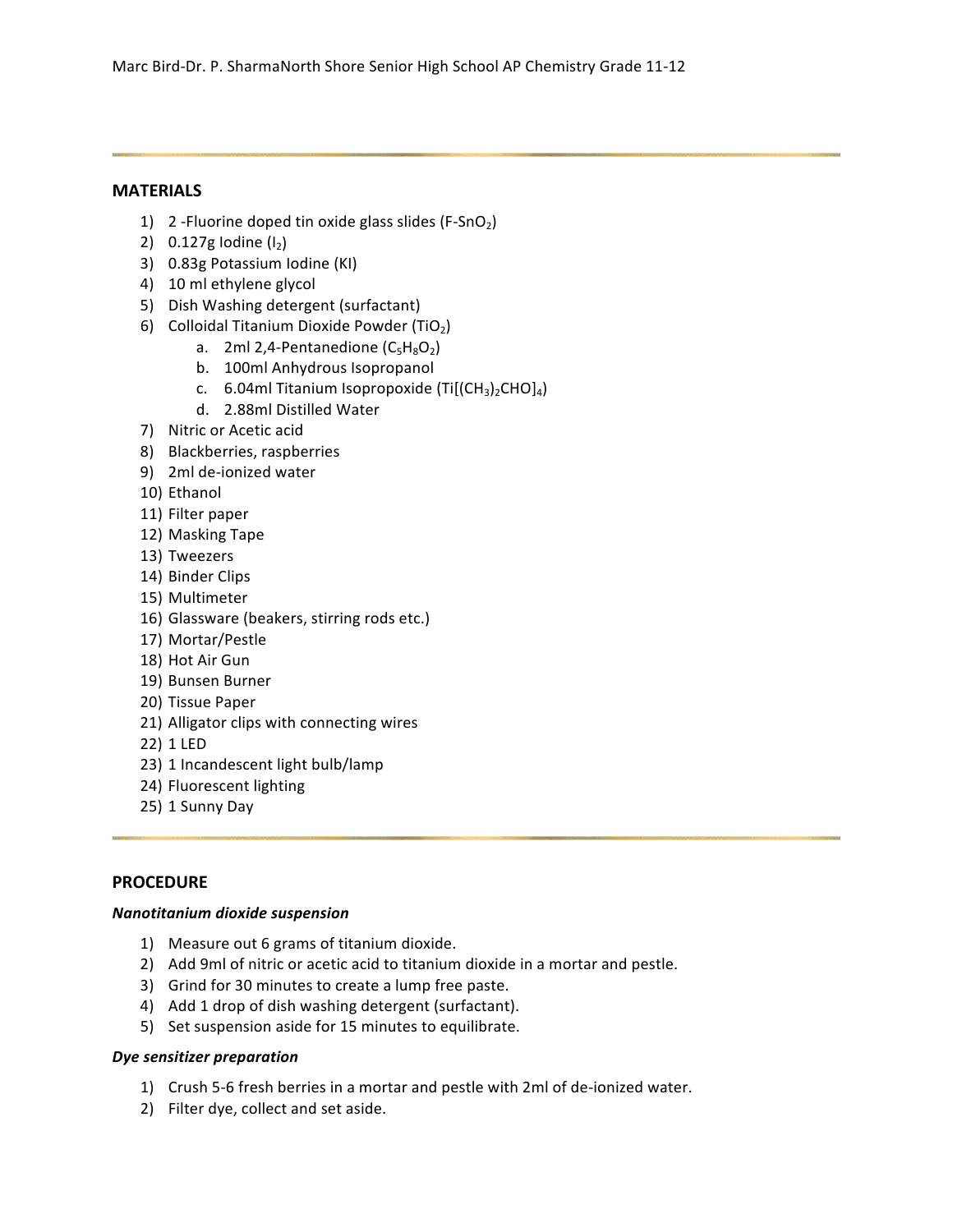### *Photoelectrochemical)solar)cell)preparation*

- 1) Using a multimeter, determine the conductive side of each glass slide.
- 2) Mask off one of the glass slides, conductive side up, with masking tape 1-2 mm on three sides.
- 3) After the nanotitanium dioxide suspension has equilibrated, place a 2-3 drops of nanotitanium dioxide paste and distribute across the unmasked area with a glass rod.
- 4) Let slide dry for one minute.
- 5) After slide has dried for one minute, remove the tape and place under a hot air gun.
- 6) Heat the slide, using the hot air gun, for 30 minutes to sinter the paste.
- 7) Allow the heat sintered slide to cool to room temperature.
- 8) Once the slide has cooled, place slide face down (Nano layer down) in the filtered dye sensitizer for 5 minutes. This will allow the dye to be absorbed into the Nano pores.
- 9) While the first slide is soaking, take the second glass slide and heat the conductive side over an open flame.
- 10) Move the slide back and forth for a few seconds to create a carbon catalyst layer.
- 11) Remove from flame and allow slide to cool.
- 12) Remove the first slide from the dye and quickly rinse with ethanol to remove water. Dry the rinsed slide with tissue paper or paper towel.
- 13) In a quick manner, place the two slides together (paste and carbon layer facing each other) in an offset manner.
- 14) Attach two binder clips to the two ends (not the offset sides) to hold the slides together.
- 15) Add one drop of the electrolyte solution between the slides. The electrolyte will stain the entire inside of slides by capillary action.

### You have now completed your photoelectrochemical solar cell. ENJOY!!!

### **DATA COLLECTION:** Solar cell testing

Fluorescent Light (standard school lighting)

- 1) Connect one alligator clip and wire assembly to each glass slide. Make sure the negative (black) wire is connected to the Nano layer glass slide and positive (red) wire to the opposite glass slide.
- 2) Measure the open circuit cell voltage by applying the corresponding colored probes to the correct wires. Make sure the multimeter is on the voltage setting. Record your results in the summary table.
- 3) Connect each wire to the correct terminal on the LED bulb. Record your observations when the wires are connected.
- 4) Set multimeter to measure current and connect probes to the corresponding wire colors (one probe on each side of the LED. Measure the current produced from your solar cell and record value in the summary table.

Incandescent Lighting (Desk lamp)

- 1) Turn off classroom lighting and turn on incandescent lighting.
- 2) Position lighting directly over head of your solar cell approximately 8-12 inches away. Record this distance in the summary table.
- 3) Complete Fluorescent Light steps 1-4 recording the necessary data and observations on the summary page.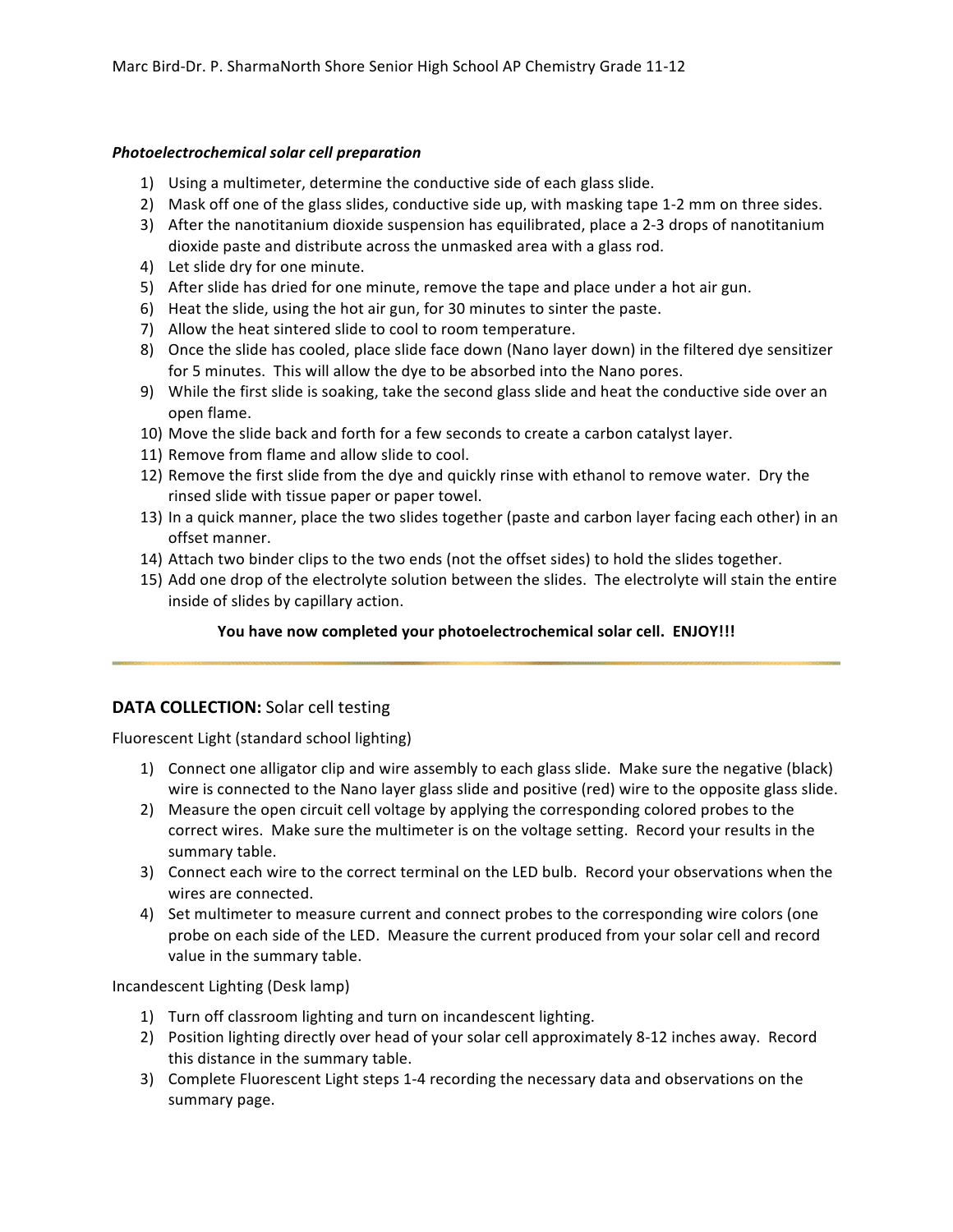- 4) Now move the incandescent light angle approximately 30° from vertical to the right or left. Maintain the same distance.
- 5) Complete Fluorescent Light steps 1-4 recording the necessary data and observations on the summary page.
- 6) Move the incandescent light an additional 30° from the previous position. Maintain the same distance.
- 7) Complete Fluorescent Light steps 1-4 recording the necessary data and observations on the summary page.

Sun Light (Outdoors):

- 1) Complete Fluorescent Lighting steps 1-4 and record all necessary data and observations on the summary table.
- 2) Record the relative position of the sun when testing outside (i.e. degree offset from vertical).

Data Analysis:

Using a graphing calculator plot the following:

- 1) Open cell voltage as a function of lighting type. For incandescent lighting comparisons plot only the vertical data point.
- 2) Current as a function of lighting type. For incandescent lighting comparison plot only the vertical data point.
- 3) Incandescent lighting open cell potential and current as a function of lighting position.
- 4) Use each graph to answer the questions below.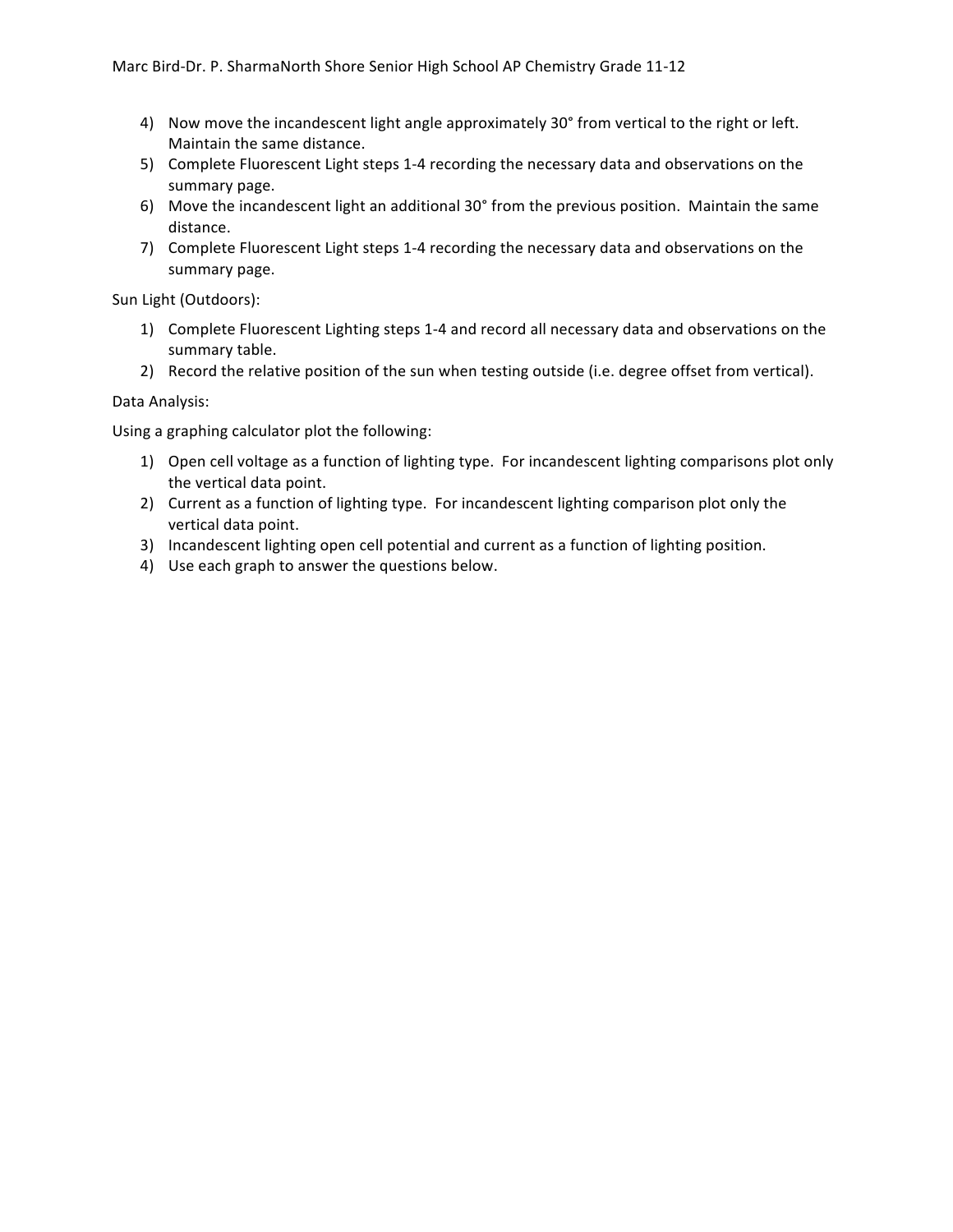| <b>TABLE 1: Data Collection</b> |                                                    |                                      |                            |  |  |
|---------------------------------|----------------------------------------------------|--------------------------------------|----------------------------|--|--|
| <b>Lighting Type</b>            | <b>Position Angle</b><br>(Vertical = $0^{\circ}$ ) | <b>Open Circuit Potential</b><br>(V) | <b>Cell Current</b><br>(A) |  |  |
| Fluorescent                     |                                                    |                                      |                            |  |  |
| Observations:                   |                                                    |                                      |                            |  |  |
| Incandescent                    | $\pmb{0}$                                          |                                      |                            |  |  |
|                                 | 30                                                 |                                      |                            |  |  |
|                                 | 60                                                 |                                      |                            |  |  |
| Observations:                   |                                                    |                                      |                            |  |  |
| Sun Light                       |                                                    |                                      |                            |  |  |
| Observations:                   |                                                    |                                      |                            |  |  |

# **DATA&ANALYSIS&AND&SUMMARY**

### **Data Analysis Questions:**

- 1) What effect does the lighting type have on the open cell potential?
- 2) What effect does the lighting type have on the current? Is this change related to the cell **potential?**
- 3) What effect does the lighting angle have on both current and voltage? How does this factor into the efficiency of the solar cell?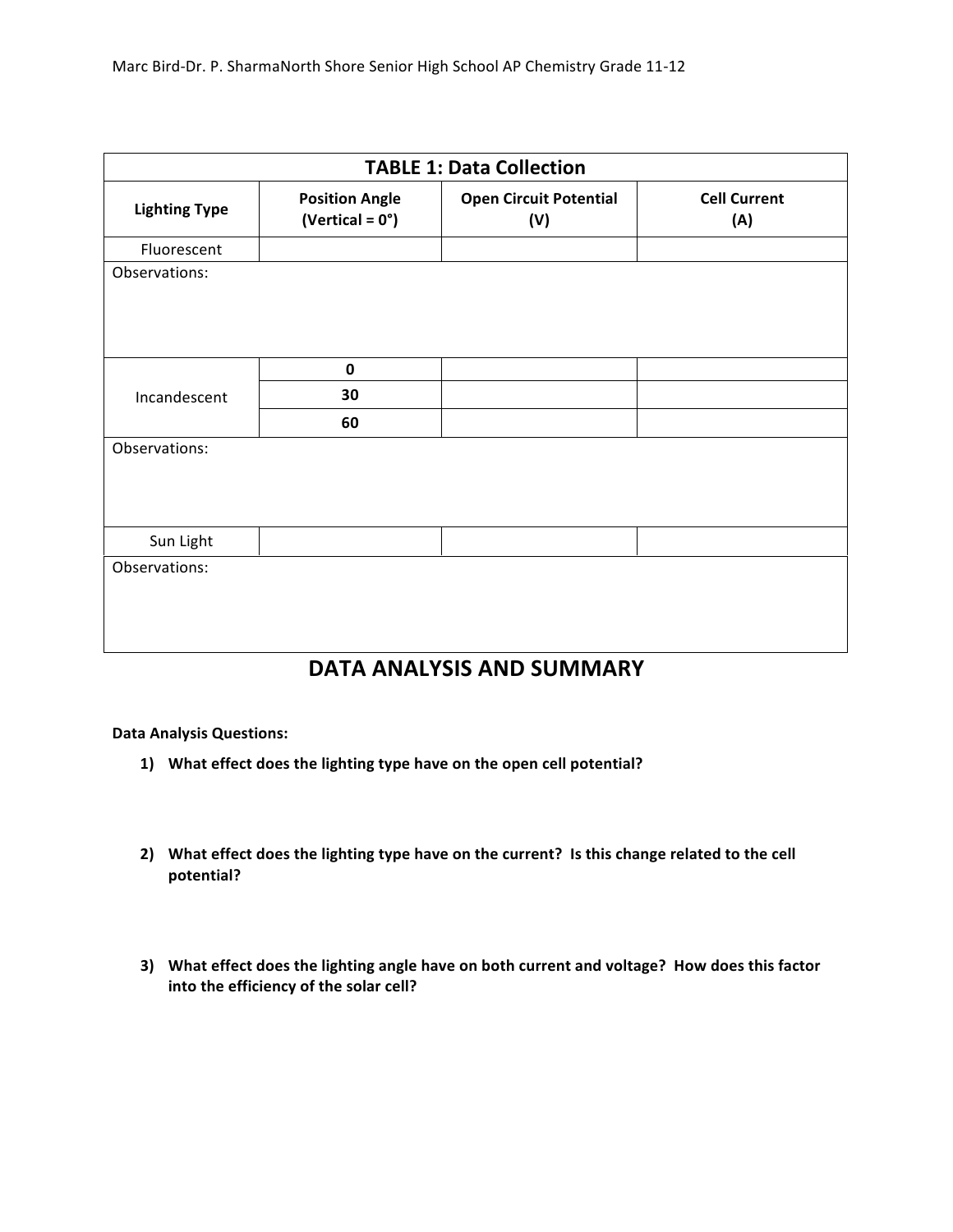### **PROBLEM SET**

**NOTE:** Read the background information to assist you in answering the questions below!

- **1)** Indicate the following information on the figure provided below<sup>1</sup>:
	- Solar cell components (e.g. TiO<sub>2</sub> Nanoparticles, Dye Sensitizer, Electrolyte, Catalyst Layer, Conductive-Transparent layer).



standard state into a high energy state.

 $\,$  %  $\,$  %  $\,$  %  $\,$  %  $\,$  %  $\,$  %  $\,$  %  $\,$  %  $\,$  %  $\,$  %  $\,$  %  $\,$  %  $\,$  %  $\,$  %  $\,$  %  $\,$  %  $\,$  %  $\,$  %  $\,$  %  $\,$  %  $\,$  %  $\,$  %  $\,$  %  $\,$  %  $\,$  %  $\,$  %  $\,$  %  $\,$  %  $\,$  %  $\,$  %  $\,$  %  $\,$ 

<sup>&</sup>lt;sup>1</sup> C. Longo, M. A. De Paoli, "Dye-sensitized solar cells: a successful combination of materials," J. Braz. Chem. Soc., **14** [6] (2003).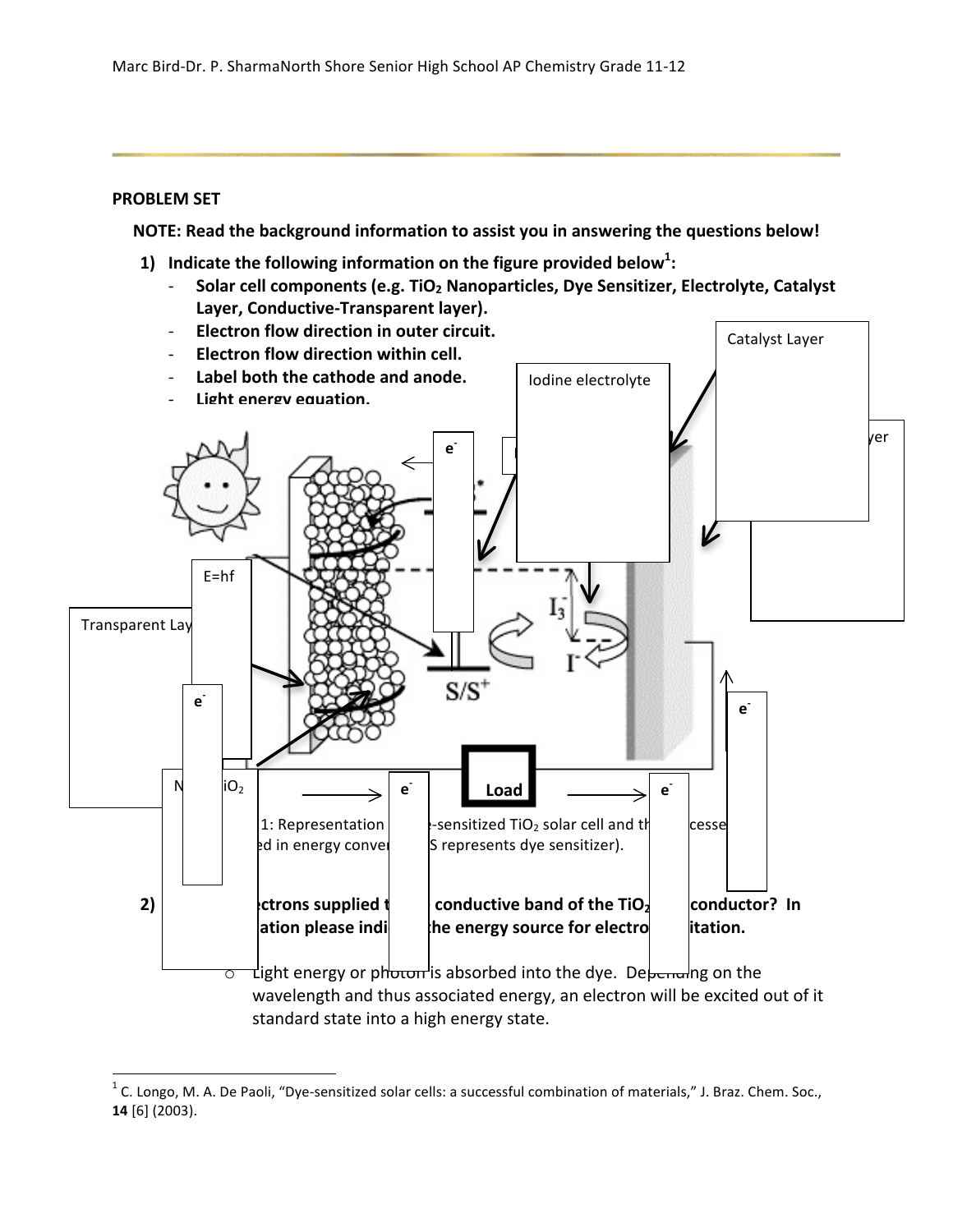- $\circ$  The electron is able to conduct through the conductive band because its energy matches that of the Nano semiconductor conductive band. Effectively a charge separation occurs and an electron flow begins to the conductive slide.
- $\circ$  The light absorbing dye is then left with positively charged holes which wait for an additional electron to recombine and lower the system energy.
- **3)** After the electrons are excited what is left behind in the dye sensitizer? What charge does this have?
	- ) **Answer**
		- $\circ$  The light absorbing dye is then left with positively charged holes which wait for an additional electron to recombine and lower the system energy.
- 4) This solar cell is unique because of its regenerative process. What type of chemical reaction is taking place in the electrolyte? Write and balance the net ionic half reactions for this process. What is the overall reaction?
	- ) **Answer:**
		- $\circ$  Oxidation-Reduction Reactions (REDOX)
		- o Oxidation Reaction (Anode)



o Reduction Reaction (Cathode)



- $\circ$  Overall reaction is zero
- **5)** Explain the technical and economic advantage(s) of using Nano particles for a semiconductor as opposed to a polycrystalline silicon semiconductor.

## - **Answer: Technical**

- $\circ$  Increased surface area to volume ratio.
- $\circ$  Increased contact with dye sensitizer to increase excited electron transfer.
- $\circ$  Increased electron conduction through conductive band than equivalent bulk material.
- $\circ$  More light absorbed through nanoparticle film than equivalent bulk material.

## Answer: Economical

- $\circ$  Material synthesis does not require the processing equipment and time than conventional solar cells for near equivalent efficiencies. Hence lower costs.
- $\circ$  Raw materials are cheaper. FTO conductive glass is much cheaper than ITO conductive glass. Nano  $TiO<sub>2</sub>$  synthesis is much cheaper than conventional solar cells.
- $\circ$  Tape casting method, overall, is much cheaper than zone refining method.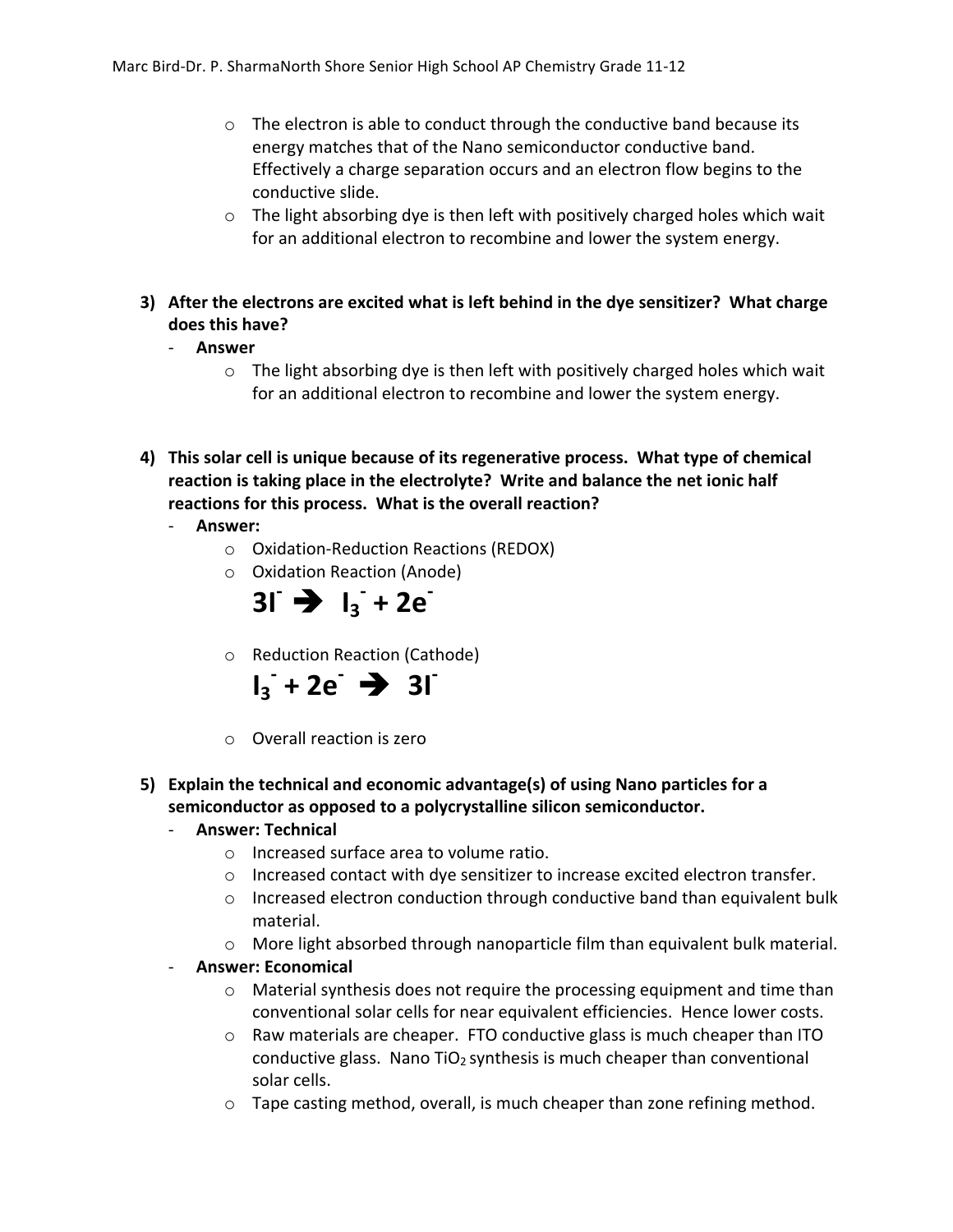## 6) What effect does a high volume fraction of TiO<sub>2</sub> film porosity have on cell efficiency? ) **Answer:**

- $\circ$  Increase volume fraction film porosity decreases total surface area. Maximizing the surface area of the Nano film is critical to maximum electron transfer efficiency.
- $\circ$  Additionally, film continuity allows for maximum electron conduction through film to conductive slides.

## **7)** How does surface area effect cell efficiency?

- ) **Answer:**
	- $\circ$  Decrease in surface area decreases electron transfer from dye sensitizer. This decrease in electron transfer is simply a decrease in current. Hence cell efficiency decreases.
	- $\circ$  Maximize surface area of nanoparticle film/dye sensitizer interface, maximize current and cell efficiency.
- 8) Based on your explanations above, microstructure plays a role in cell efficiency. You have explained the role of porosity on cell efficiency, but not the size of porosity. Using the data below how does pore-size distribution (average pore diameter) effect cell efficiency? HINT: think of the dye sensitizer regeneration (reduction) kinetics *compared)to)electron)excitation)kinetics.***&&**

| TABLE 1: Photovoltaic Properties of Two Electrodes with Same Surface Area but Different |                                                 |               |                |  |  |
|-----------------------------------------------------------------------------------------|-------------------------------------------------|---------------|----------------|--|--|
| Porosity-Size Distribution. <sup>2</sup>                                                |                                                 |               |                |  |  |
| <b>Light Intensity</b>                                                                  | <b>Current Density</b><br>(mA/cm <sup>2</sup> ) | $V_{OC}$ (mV) | Efficiency (%) |  |  |
| Average Pore Size = 4 nm                                                                |                                                 |               |                |  |  |
| $1/10$ Sun                                                                              | 1.4                                             | 550           | 4.72           |  |  |
| 1 Sun                                                                                   | 9.2                                             | 620           | 3.35           |  |  |
| Average Pore Size = 20 nm                                                               |                                                 |               |                |  |  |
| $1/10$ Sun                                                                              | 1.3                                             | 560           | 4.9            |  |  |
| 1 Sun                                                                                   | 12.1                                            | 630           | 5              |  |  |

) **Answer:**

%%%%%%%%%%%%%%%%%%%%%%%%%%%%%%%%%%%%%%%%%%%%%%%%%%%%%%%%%%%%

 $\circ$  Average pore size limits the reaction rates of the electrolyte. Remember two reactions must take place: Electron excitation-conduction, electrolyte regeneration of dye sensitizer. The slower of these two reactions will be rate limiting.

<sup>&</sup>lt;sup>2</sup> C.J. Barbé *et al.*, "Nanocrystalline Titanium Oxide Electrodes for Photovoltaic Applications," J. Am. Ceram. Soc., 80 [12] 3157-71 (1997).